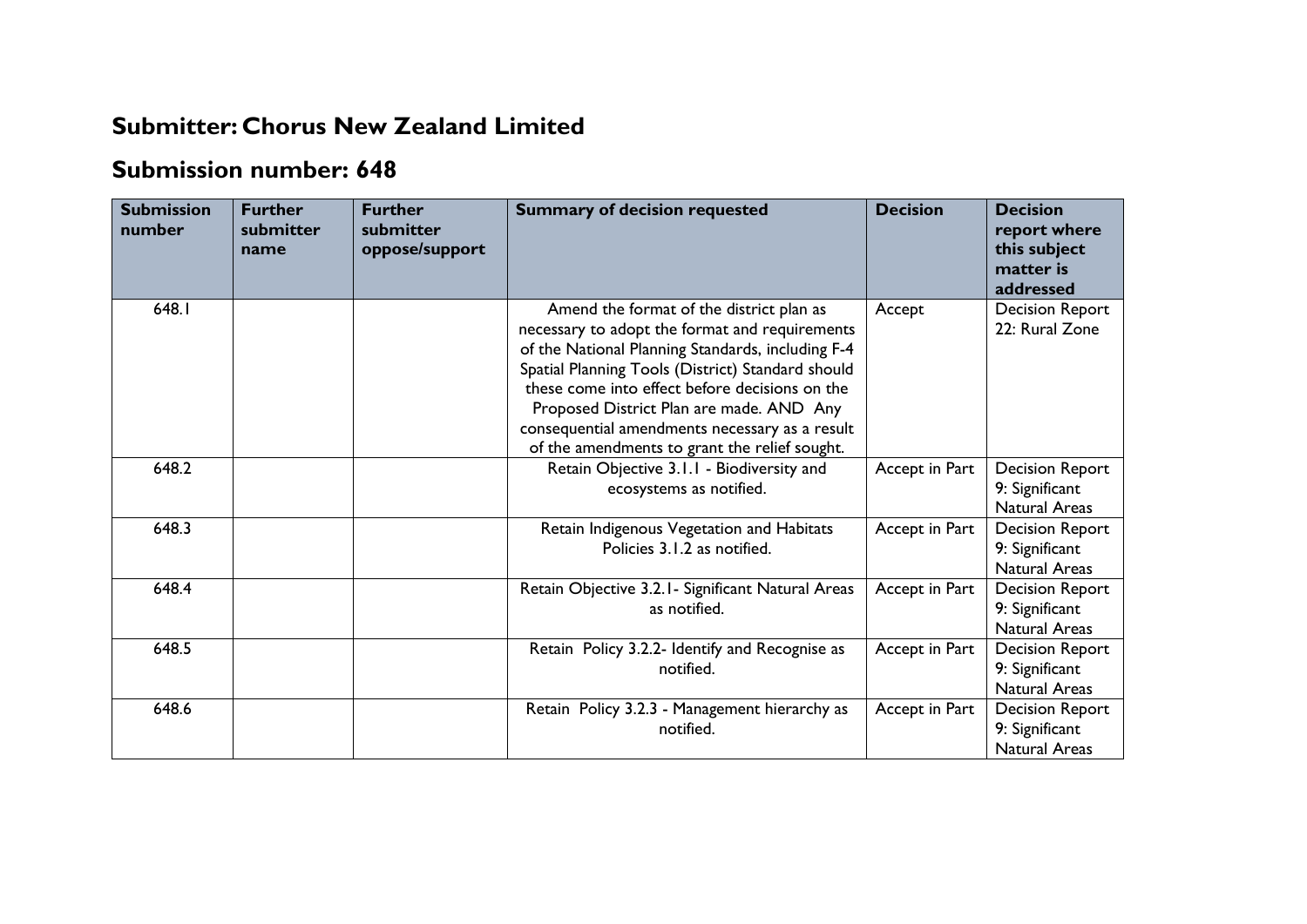| <b>Submission</b><br>number | <b>Further</b><br>submitter | <b>Further</b><br>submitter | <b>Summary of decision requested</b>               | <b>Decision</b> | <b>Decision</b><br>report where |
|-----------------------------|-----------------------------|-----------------------------|----------------------------------------------------|-----------------|---------------------------------|
|                             | name                        | oppose/support              |                                                    |                 | this subject                    |
|                             |                             |                             |                                                    |                 | matter is                       |
|                             |                             |                             |                                                    |                 | addressed                       |
| 648.7                       |                             |                             | Retain Policy 3.2.4- Biodiversity Offsetting as    | Accept in Part  | <b>Decision Report</b>          |
|                             |                             |                             | notified.                                          |                 | 9: Significant                  |
|                             |                             |                             |                                                    |                 | <b>Natural Areas</b>            |
| 648.8                       |                             |                             | Retain Policy 3.2.5 - Biodiversity in the coastal  | Accept          | <b>Decision Report</b>          |
|                             |                             |                             | environment as notified.                           |                 | 9: Significant                  |
|                             |                             |                             |                                                    |                 | <b>Natural Areas</b>            |
| 648.9                       |                             |                             | Retain Policy 3.2.6 - Providing for vegetation     | Accept in Part  | <b>Decision Report</b>          |
|                             |                             |                             | clearance as notified.                             |                 | 9: Significant                  |
|                             |                             |                             |                                                    |                 | <b>Natural Areas</b>            |
| 648.10                      |                             |                             | Retain Policy 3.2.7 - Managing Significant Natural | Accept in Part  | <b>Decision Report</b>          |
|                             |                             |                             | Areas as notified.                                 |                 | 9: Significant                  |
|                             |                             |                             |                                                    |                 | Natural Areas                   |
| 648.11                      |                             |                             | Retain Objective 3.3.1 - Outstanding natural       | Accept          | <b>Decision Report</b>          |
|                             |                             |                             | features and landscapes as notified.               |                 | 10: Landscapes                  |
| 648.12                      |                             |                             | Retain Policy 3.3.2 - Recognising values and       | Reject          | <b>Decision Report</b>          |
|                             |                             |                             | qualities as notified.                             |                 | 10: Landscapes                  |
| 648.13                      |                             |                             | Retain Policy 3.3.3 - Protection from              | Accept in part  | <b>Decision Report</b>          |
|                             |                             |                             | inappropriate subdivision, use and development     |                 | 10: Landscapes                  |
|                             |                             |                             | as notified.                                       |                 |                                 |
| 648.14                      |                             |                             | Retain Objective 3.5.1 - Natural Character as      | Accept in part  | <b>Decision Report</b>          |
|                             |                             |                             | notified.                                          |                 | 10: Landscapes                  |
| 648.15                      |                             |                             | Retain Policies 3.5.2 - Recognising natural        | Accept in part  | <b>Decision Report</b>          |
|                             |                             |                             | character as notified.                             |                 | 10: Landscapes                  |
| 648.16                      |                             |                             | Retain Policy 3.5.3 - Protecting the natural       | Accept in part  | <b>Decision Report</b>          |
|                             |                             |                             | character qualities of the coastal environment as  |                 | 10: Landscapes                  |
|                             |                             |                             | notified.                                          |                 |                                 |
| 648.17                      |                             |                             | Retain Policy 3.5.4 - Protecting the natural       | Accept in part  | <b>Decision Report</b>          |
|                             |                             |                             | character of wetlands, and lakes and rivers and    |                 | 10: Landscapes                  |
|                             |                             |                             | their margins as notified.                         |                 |                                 |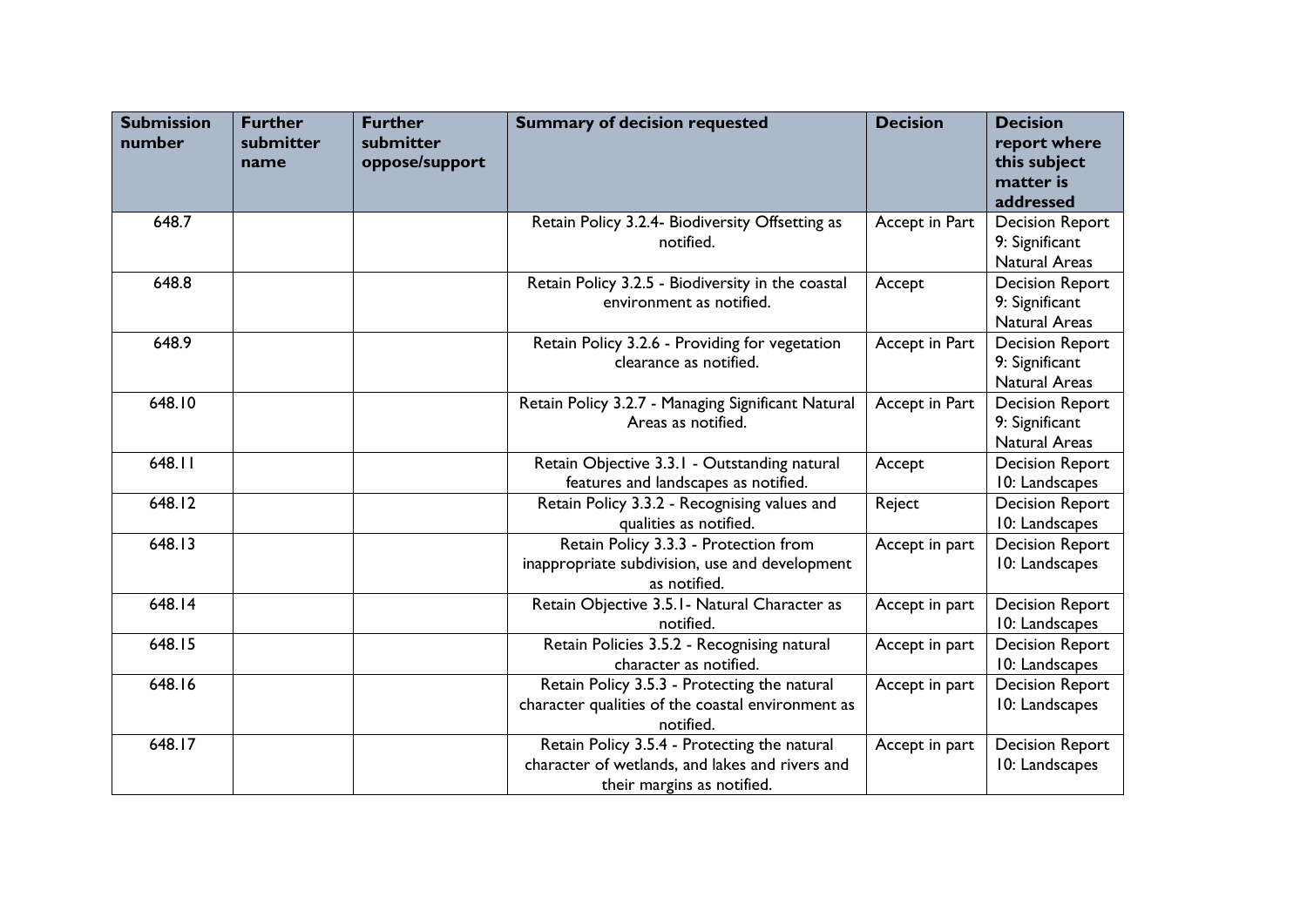| <b>Submission</b><br>number | <b>Further</b><br>submitter<br>name    | <b>Further</b><br>submitter<br>oppose/support | <b>Summary of decision requested</b>                                                              | <b>Decision</b> | <b>Decision</b><br>report where<br>this subject<br>matter is<br>addressed |
|-----------------------------|----------------------------------------|-----------------------------------------------|---------------------------------------------------------------------------------------------------|-----------------|---------------------------------------------------------------------------|
| 648.18                      |                                        |                                               | Retain Objective 6.1.1 - Development, operation<br>and maintenance of infrastructure as notified. | Accept in part  | <b>Decision Report</b><br>13:<br>Infrastructure                           |
| FS1176.208                  | Watercare<br>Services Ltd              | Support                                       |                                                                                                   | Accept in part  |                                                                           |
| 648.19                      |                                        |                                               | Retain Policy 6.1.2 - Development, operation and<br>maintenance as notified.                      | Accept in part  | <b>Decision Report</b><br>13:<br>Infrastructure                           |
| FS1176.209                  | Watercare<br>Services Ltd              | Support                                       |                                                                                                   | Accept in part  |                                                                           |
| 648.20                      |                                        |                                               | Retain Policy 6.1.4 - Infrastructure benefits as<br>notified.                                     | Accept in part  | <b>Decision Report</b><br>13:<br>Infrastructure                           |
| FS1176.210                  | Watercare<br>Services Ltd              | Support                                       |                                                                                                   | Accept in part  |                                                                           |
| 648.21                      |                                        |                                               | Retain Policy 6.1.5 - Natural Hazards and climate<br>change as notified.                          | Accept in part  | <b>Decision Report</b><br>13:<br>Infrastructure                           |
| FS1387.82                   | Mercury NZ<br>Limited for<br>Mercury D | Oppose                                        |                                                                                                   | Accept in part  |                                                                           |
| FS1176.211                  | Watercare<br>Services Ltd              | Support                                       |                                                                                                   | Accept in part  |                                                                           |
| 648.22                      |                                        |                                               | Retain Policy 6.1.7 - Reverse sensitivity and<br>Infrastructure as notified.                      | Accept in part  | <b>Decision Report</b><br>13:<br>Infrastructure                           |
| FS1387.83                   | Mercury NZ<br>Limited for<br>Mercury D | Oppose                                        |                                                                                                   | Accept in part  |                                                                           |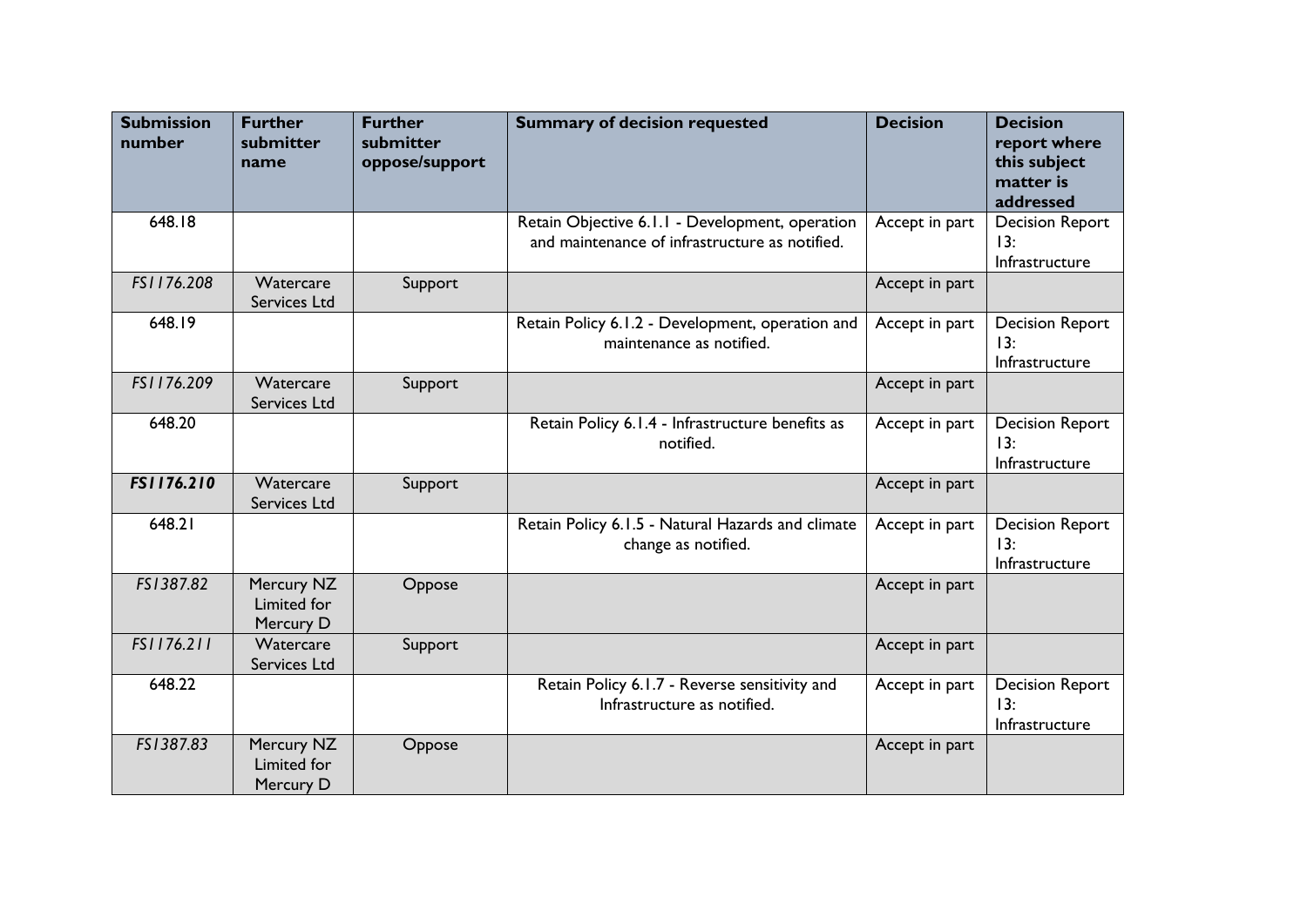| <b>Submission</b><br>number | <b>Further</b><br>submitter<br>name    | <b>Further</b><br>submitter<br>oppose/support | <b>Summary of decision requested</b>                                                             | <b>Decision</b> | <b>Decision</b><br>report where<br>this subject<br>matter is<br>addressed |
|-----------------------------|----------------------------------------|-----------------------------------------------|--------------------------------------------------------------------------------------------------|-----------------|---------------------------------------------------------------------------|
| FS1176.212                  | Watercare<br>Services Ltd              | Support                                       |                                                                                                  | Accept in part  |                                                                           |
| 648.23                      |                                        |                                               | Retain Objective 6.1.8 - Infrastructure in the<br>community and identified areas as notified.    | Accept in part  | <b>Decision Report</b><br>13:<br>Infrastructure                           |
| FS1176.213                  | Watercare<br>Services Ltd              | Support                                       |                                                                                                  | Accept in part  |                                                                           |
| 648.24                      |                                        |                                               | Retain Policy 6.1.9- Environmental effects,<br>community health, safety and amenity as notified. | Accept          | <b>Decision Report</b><br>13:<br>Infrastructure                           |
| FS1387.84                   | Mercury NZ<br>Limited for<br>Mercury D | Oppose                                        |                                                                                                  | Reject          |                                                                           |
| FS1176.214                  | Watercare<br>Services Ltd              | Support                                       |                                                                                                  | Accept          |                                                                           |
| 648.25                      |                                        |                                               | Retain Policy 6.1.10 - Infrastructure in identified<br>areas as notified.                        | Accept in part  | <b>Decision Report</b><br>13:<br>Infrastructure                           |
| FS1176.215                  | Watercare<br>Services Ltd              | Support                                       |                                                                                                  | Accept in part  |                                                                           |
| 648.26                      |                                        |                                               | Retain Policy 6.1.11 - Undergrounding new<br>infrastructure as notified.                         | Accept in part  | <b>Decision Report</b><br>13:<br>Infrastructure                           |
| 648.27                      |                                        |                                               | Retain Policy 6.1.12 - Co-location of compatible<br>facilities as notified.                      | Accept in part  | <b>Decision Report</b><br>13:<br>Infrastructure                           |
| FS1387.85                   | Mercury NZ<br>Limited for<br>Mercury D | Oppose                                        |                                                                                                  | Accept in part  |                                                                           |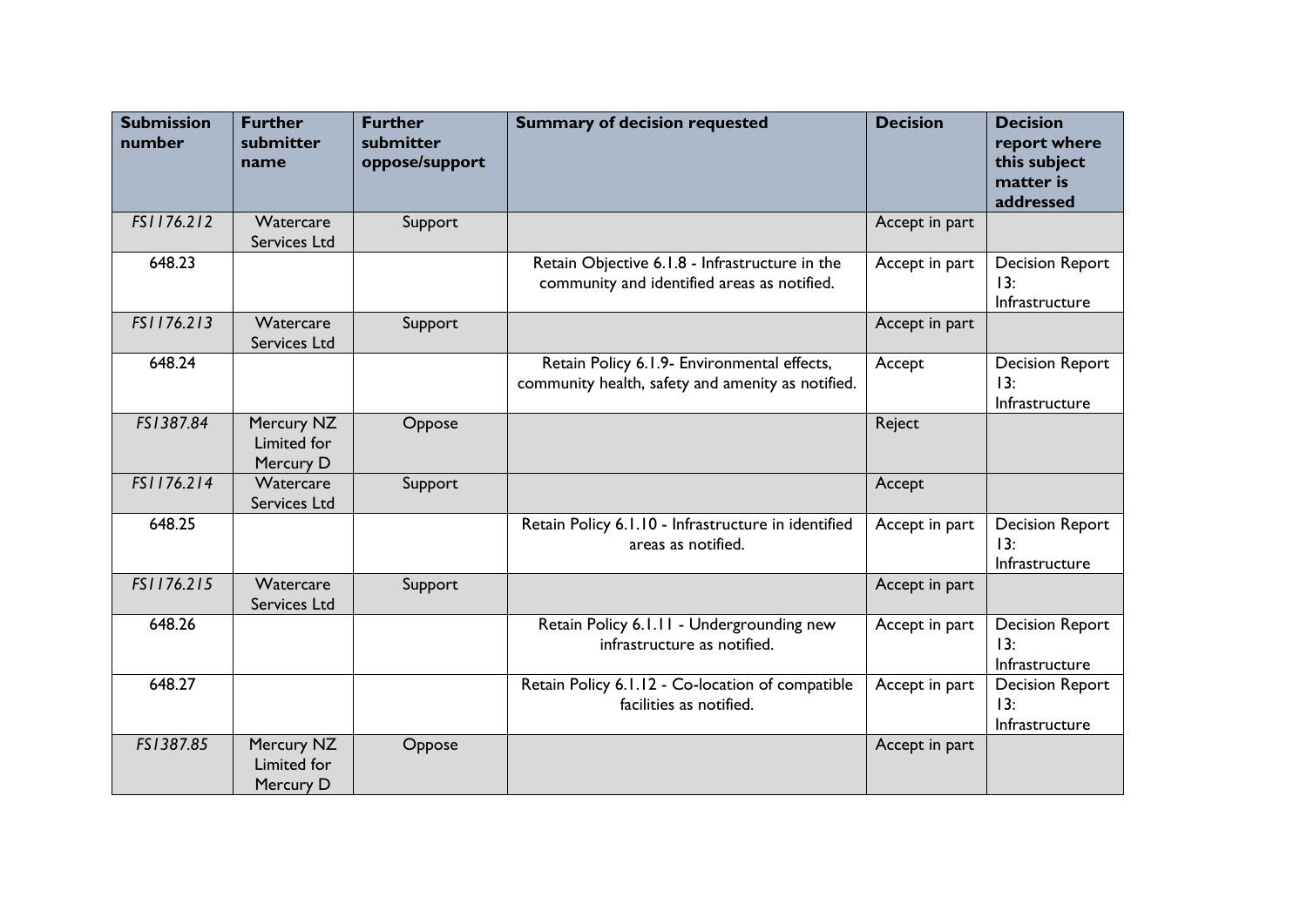| <b>Submission</b><br>number | <b>Further</b><br>submitter<br>name    | <b>Further</b><br>submitter<br>oppose/support | <b>Summary of decision requested</b>                                                                                                                                                                                                                                                                                                                                                                                                                                                                                                                                                                                                                                                                                                                                                                                                                                                                        | <b>Decision</b> | <b>Decision</b><br>report where<br>this subject<br>matter is<br>addressed |
|-----------------------------|----------------------------------------|-----------------------------------------------|-------------------------------------------------------------------------------------------------------------------------------------------------------------------------------------------------------------------------------------------------------------------------------------------------------------------------------------------------------------------------------------------------------------------------------------------------------------------------------------------------------------------------------------------------------------------------------------------------------------------------------------------------------------------------------------------------------------------------------------------------------------------------------------------------------------------------------------------------------------------------------------------------------------|-----------------|---------------------------------------------------------------------------|
| 648.28                      |                                        |                                               | Retain Policy 6.1.13 - Future growth areas as<br>notified.                                                                                                                                                                                                                                                                                                                                                                                                                                                                                                                                                                                                                                                                                                                                                                                                                                                  | Accept in part  | <b>Decision Report</b><br>13:<br>Infrastructure                           |
| FS1387.86                   | Mercury NZ<br>Limited for<br>Mercury D | Oppose                                        |                                                                                                                                                                                                                                                                                                                                                                                                                                                                                                                                                                                                                                                                                                                                                                                                                                                                                                             | Accept in part  |                                                                           |
| FS1176.216                  | Watercare<br>Services Ltd              | Support                                       |                                                                                                                                                                                                                                                                                                                                                                                                                                                                                                                                                                                                                                                                                                                                                                                                                                                                                                             | Accept in part  |                                                                           |
| 648.29                      |                                        |                                               | Retain Policy 6.1.14 - Electromagnetic and radio<br>frequency fields as notified.                                                                                                                                                                                                                                                                                                                                                                                                                                                                                                                                                                                                                                                                                                                                                                                                                           | Accept          | <b>Decision Report</b><br>13:<br>Infrastructure                           |
| 648.30                      |                                        |                                               | Amend Policy 6.1.3 - Technological advances by<br>replacing it with the following wording as<br>proposed in the draft National Planning Standard<br>for Network Utilities or any other changes of<br>like effect: Provide flexibility for network utilities<br>to adopt new technologies that: I. Improve<br>access to, and efficient use of, networks and<br>services; 2. Allow for the re-use of redundant<br>services and structures; 3. Increase resilience,<br>safety or reliability of networks and services; 4.<br>Result in environmental benefits and<br>enhancements; or 5. Promote environmentally<br>sustainable outcomes including green<br>infrastructure and the increased the utilisation of<br>renewable resources. AND Amend Policy 6.1.3 -<br>Technological advances by using "or" rather than<br>"and" to remove the conjunctive nature of<br>clauses. AND Any consequential amendments | Accept          | <b>Decision Report</b><br>13:<br>Infrastructure                           |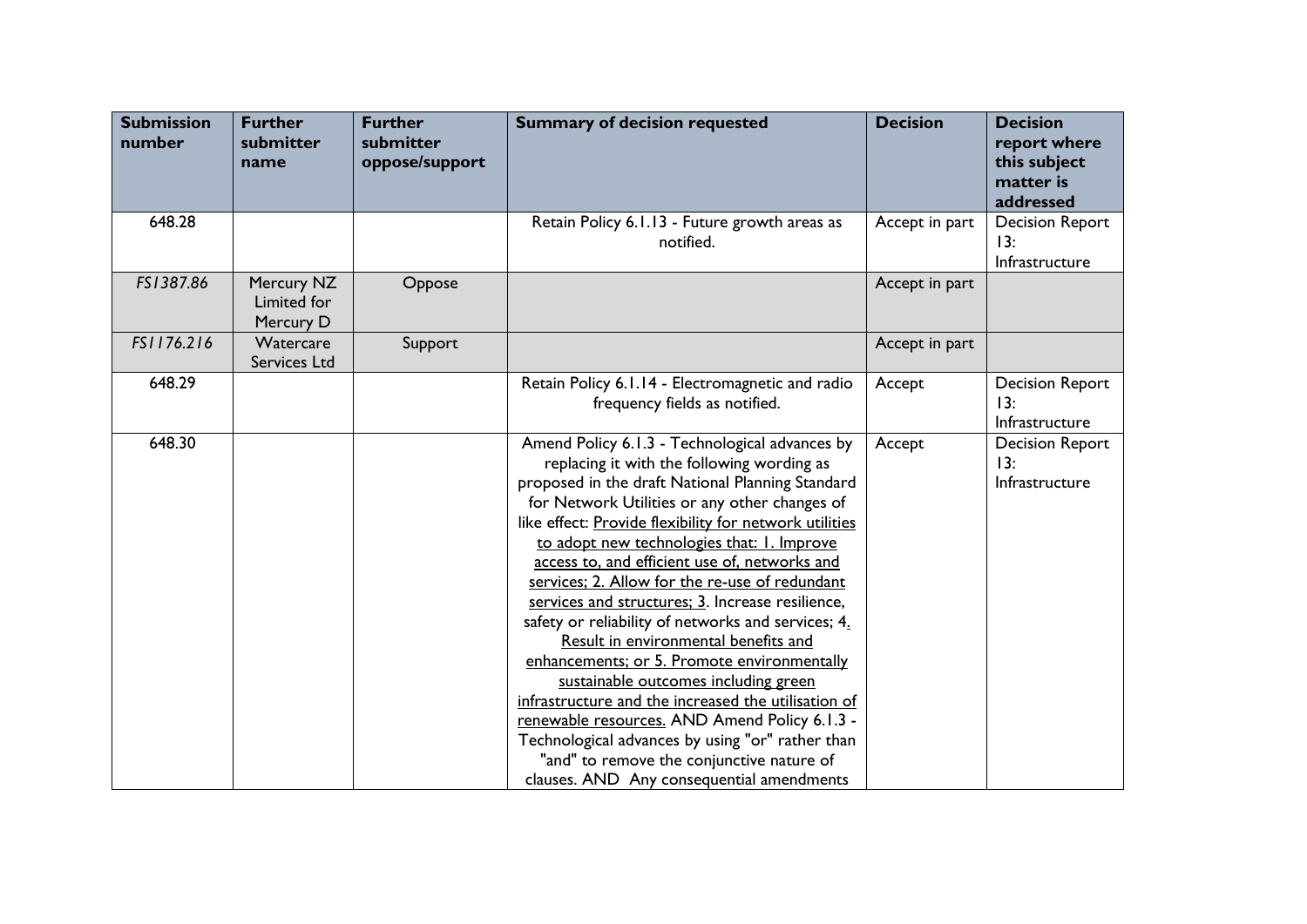| <b>Submission</b><br>number | <b>Further</b><br>submitter<br>name      | <b>Further</b><br>submitter<br>oppose/support | <b>Summary of decision requested</b>                                                                                                                                                                                                                                                                                                                                         | <b>Decision</b> | <b>Decision</b><br>report where<br>this subject<br>matter is<br>addressed |
|-----------------------------|------------------------------------------|-----------------------------------------------|------------------------------------------------------------------------------------------------------------------------------------------------------------------------------------------------------------------------------------------------------------------------------------------------------------------------------------------------------------------------------|-----------------|---------------------------------------------------------------------------|
|                             |                                          |                                               | necessary as a result of the amendments to grant<br>the relief sought.                                                                                                                                                                                                                                                                                                       |                 |                                                                           |
| FS1266.9                    | <b>WEL</b><br><b>Networks</b><br>Limited | Support                                       | Amend Objective 6.1.3 in accordance with<br>submissions 644.30, 646.30 and 648.30.                                                                                                                                                                                                                                                                                           | Accept          |                                                                           |
| FS1134.11                   | Counties<br><b>Power Limited</b>         | Support                                       | Seeks that the submission point be allowed.                                                                                                                                                                                                                                                                                                                                  | Accept          |                                                                           |
| FS1345.52                   | Genesis<br><b>Energy Limited</b>         | Oppose                                        | Reject submission point.                                                                                                                                                                                                                                                                                                                                                     | Reject          |                                                                           |
| FS1176.217                  | Watercare<br>Services Ltd                | Support                                       |                                                                                                                                                                                                                                                                                                                                                                              | Accept          |                                                                           |
| 648.31                      |                                          |                                               | Retain Chapter 14 Infrastructure and Energy as<br>notified, particularly Sections 14.1-14.3 and<br>14.10, except where specific amendments have<br>been requested in the submission.                                                                                                                                                                                         | Accept in part  | <b>Decision Report</b><br>13:<br>Infrastructure                           |
| FS1387.87                   | Mercury NZ<br>Limited for<br>Mercury D   | Oppose                                        |                                                                                                                                                                                                                                                                                                                                                                              | Accept in part  |                                                                           |
| FS1176.218                  | Watercare<br>Services Ltd                | Support                                       |                                                                                                                                                                                                                                                                                                                                                                              | Accept in part  |                                                                           |
| 648.32                      |                                          |                                               | Amend Rule 14.2.1.1 New Infrastructure relating<br>to PI New infrastructure- Activity Specific<br>conditions by providing an exemption for service<br>connections including any associated support<br>poles from all heights in relation to boundary<br>controls. AND Any consequential amendments<br>necessary as a result of the amendments to grant<br>the relief sought. | Accept          | <b>Decision Report</b><br>13 <sup>2</sup><br>Infrastructure               |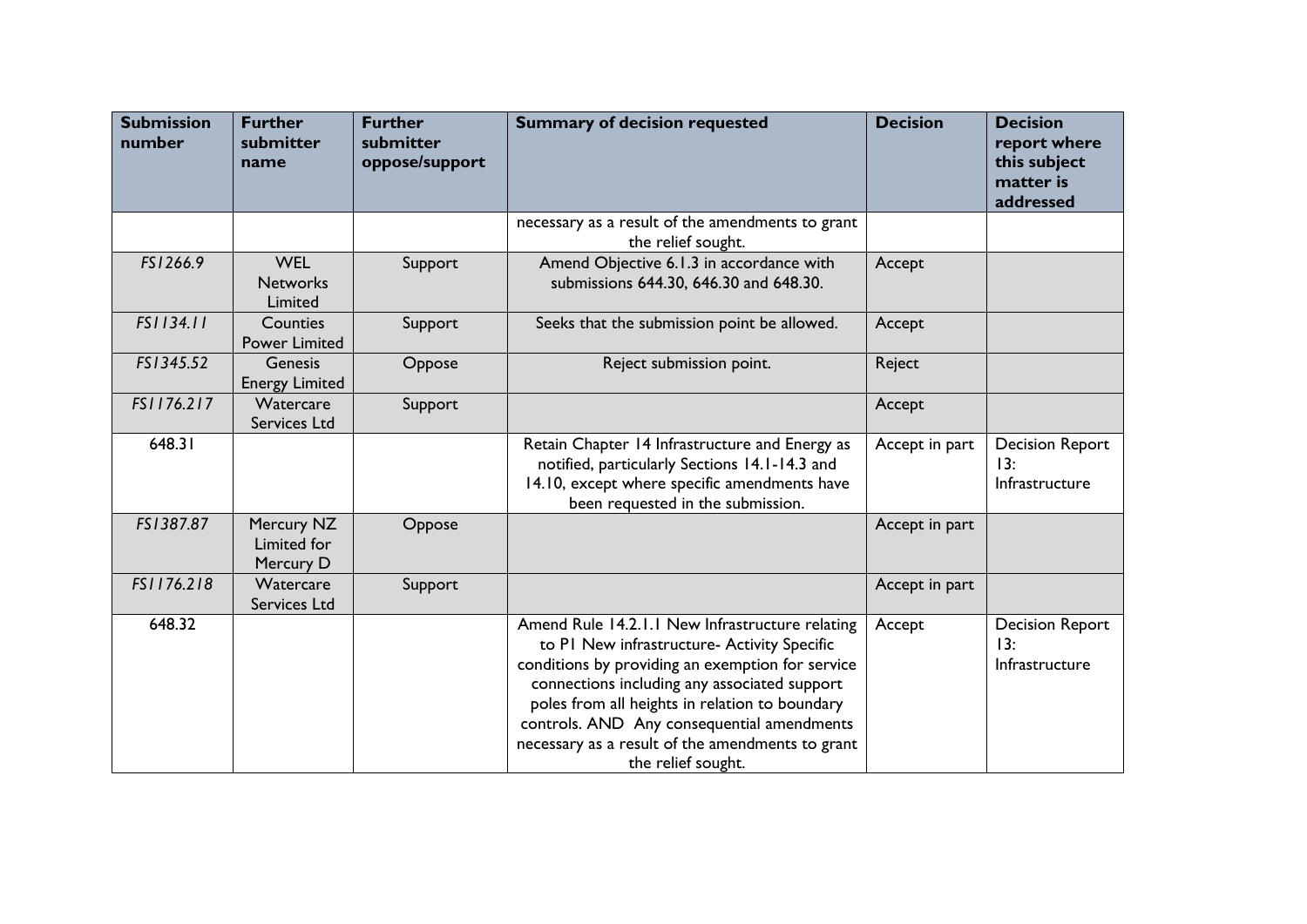| <b>Submission</b><br>number | <b>Further</b><br>submitter<br>name | <b>Further</b><br>submitter<br>oppose/support | <b>Summary of decision requested</b>                                                                                                                                                                                                                                                                                                                                                                                                                                                                                                                                                                                                                                                                                                                                                                                                                                                                                                                                                                                                                                                                                                                                                                                                                                                                                                                                                                                                                    | <b>Decision</b> | <b>Decision</b><br>report where<br>this subject<br>matter is<br>addressed |
|-----------------------------|-------------------------------------|-----------------------------------------------|---------------------------------------------------------------------------------------------------------------------------------------------------------------------------------------------------------------------------------------------------------------------------------------------------------------------------------------------------------------------------------------------------------------------------------------------------------------------------------------------------------------------------------------------------------------------------------------------------------------------------------------------------------------------------------------------------------------------------------------------------------------------------------------------------------------------------------------------------------------------------------------------------------------------------------------------------------------------------------------------------------------------------------------------------------------------------------------------------------------------------------------------------------------------------------------------------------------------------------------------------------------------------------------------------------------------------------------------------------------------------------------------------------------------------------------------------------|-----------------|---------------------------------------------------------------------------|
| FS1134.37                   | Counties<br><b>Power Limited</b>    | Support                                       | Seek that the submission point be allowed.                                                                                                                                                                                                                                                                                                                                                                                                                                                                                                                                                                                                                                                                                                                                                                                                                                                                                                                                                                                                                                                                                                                                                                                                                                                                                                                                                                                                              | Accept          |                                                                           |
| 648.33                      |                                     |                                               | Amend activity-specific conditions (1)(b) and (c)<br>and $(3)(a)$ and $(b)$ in Rule 14.3.1.1 which relate to<br>P2 Minor upgrading of existing infrastructure, as<br>follows: (1) The realignment, configuration,<br>relocation or replacement of infrastructure and<br>associated structures that meet all of the<br>following conditions:  (b) Do not increase the<br>height of any existing pole or support structure<br>by more than 15% the lesser of 25m or 30%;<br>(c)Do not increase the diameter (width) of any<br>existing pole or support structure by more than<br><b>45%; by more than twice the width of the</b><br>existing pole at the widest point, unless a double<br>pole is required to replace a single pole where<br>the permitted pole or support structure width<br>required is three times the width of the existing<br>pole at the widest point (double poles may be<br>required for electricity networks.  (3) The<br>addition, replacement or relocation of existing<br>antennas where: (a) The antennas shall not<br>increase in the face area by more than 20% of<br>the relevant permitted standard for new panel<br>antennas and shall not increase the diameter of<br>dish antenna by more than 20% of the relevant<br>permitted standard for a new dish antenna; and<br>(b) The antennas shall not increase in height by<br>more than 20% of the relevant permitted<br>standard for new dish and panel antennas. Note | Accept in part  | <b>Decision Report</b><br>13:<br>Infrastructure                           |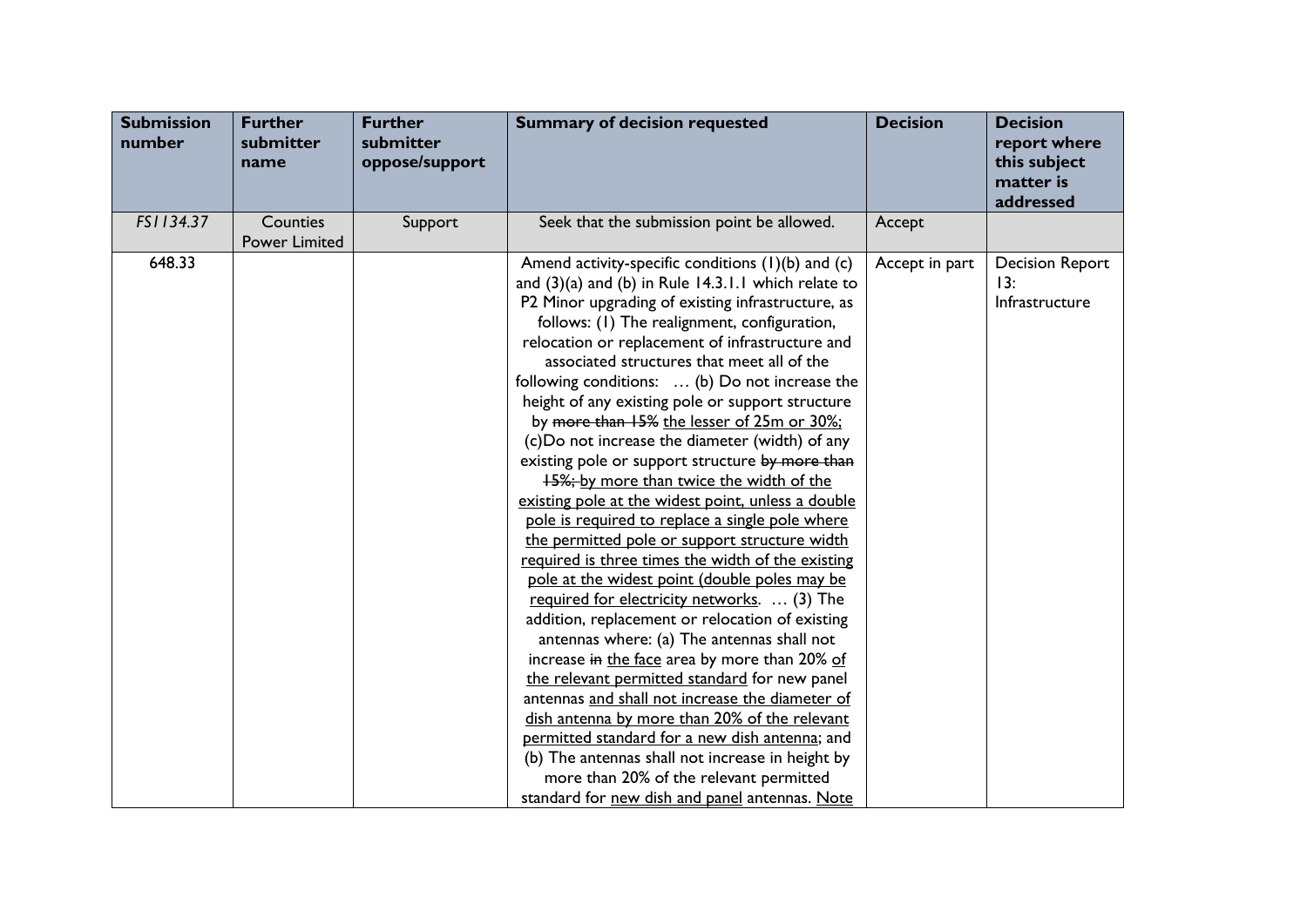| <b>Submission</b><br>number | <b>Further</b><br>submitter<br>name | <b>Further</b><br>submitter<br>oppose/support | <b>Summary of decision requested</b>                                                                                                                                                                                                                                                                                                                                                                                                                                                                                                                                                                                                                                                                                                                                       | <b>Decision</b> | <b>Decision</b><br>report where<br>this subject<br>matter is<br>addressed |
|-----------------------------|-------------------------------------|-----------------------------------------------|----------------------------------------------------------------------------------------------------------------------------------------------------------------------------------------------------------------------------------------------------------------------------------------------------------------------------------------------------------------------------------------------------------------------------------------------------------------------------------------------------------------------------------------------------------------------------------------------------------------------------------------------------------------------------------------------------------------------------------------------------------------------------|-----------------|---------------------------------------------------------------------------|
|                             |                                     |                                               | that the area controls are not applied to other<br>antenna types such as those made up of rods and<br>tubes, which are controlled by standard (3)(b).<br>AND Any consequential amendments necessary<br>as a result of the amendments to grant the relief<br>sought.                                                                                                                                                                                                                                                                                                                                                                                                                                                                                                        |                 |                                                                           |
| FS1134.50                   | Counties<br><b>Power Limited</b>    | Support                                       | Seek that the submission point be allowed.                                                                                                                                                                                                                                                                                                                                                                                                                                                                                                                                                                                                                                                                                                                                 | Accept in part  |                                                                           |
| 648.34                      |                                     |                                               | Amend activity-specific conditions Rule 14.3.1.3<br>relating to P4 Earthworks associated with<br>infrastructure- Activity Specific Conditions and<br>related rules cascade such that is clear what the<br>activity status is in all Identified Areas where<br>earthworks either exceed the permitted volumes<br>in Rule 14.3.1.3, are restricted by a clause in Rule<br>14.3.1.3 (e.g. scheduled historic heritage site), or<br>where the rule is silent (e.g. SNA). AND Amend<br>Rule 14.2.3 NC3 - Non-Complying Activities so<br>that earthworks ancillary to infrastructure do<br>not cascade by default to non-complying activity<br>status under the rule. AND Any consequential<br>amendments necessary as a result of the<br>amendments to grant the relief sought. | Accept in part  | <b>Decision Report</b><br>13:<br>Infrastructure                           |
| FS1176.219                  | Watercare<br>Services Ltd           | Support                                       |                                                                                                                                                                                                                                                                                                                                                                                                                                                                                                                                                                                                                                                                                                                                                                            | Accept in part  |                                                                           |
| 648.35                      |                                     |                                               | Add a new controlled activity rule under Rule<br>14.3.2 Controlled activities, as follows, or<br>wording to like effect: C2 A service connection<br>to an area façade or item specifically listed in<br>Schedule 30.1. Matters of Control:<br><b>Design</b>                                                                                                                                                                                                                                                                                                                                                                                                                                                                                                                | Accept          | <b>Decision Report</b><br>13:<br>Infrastructure                           |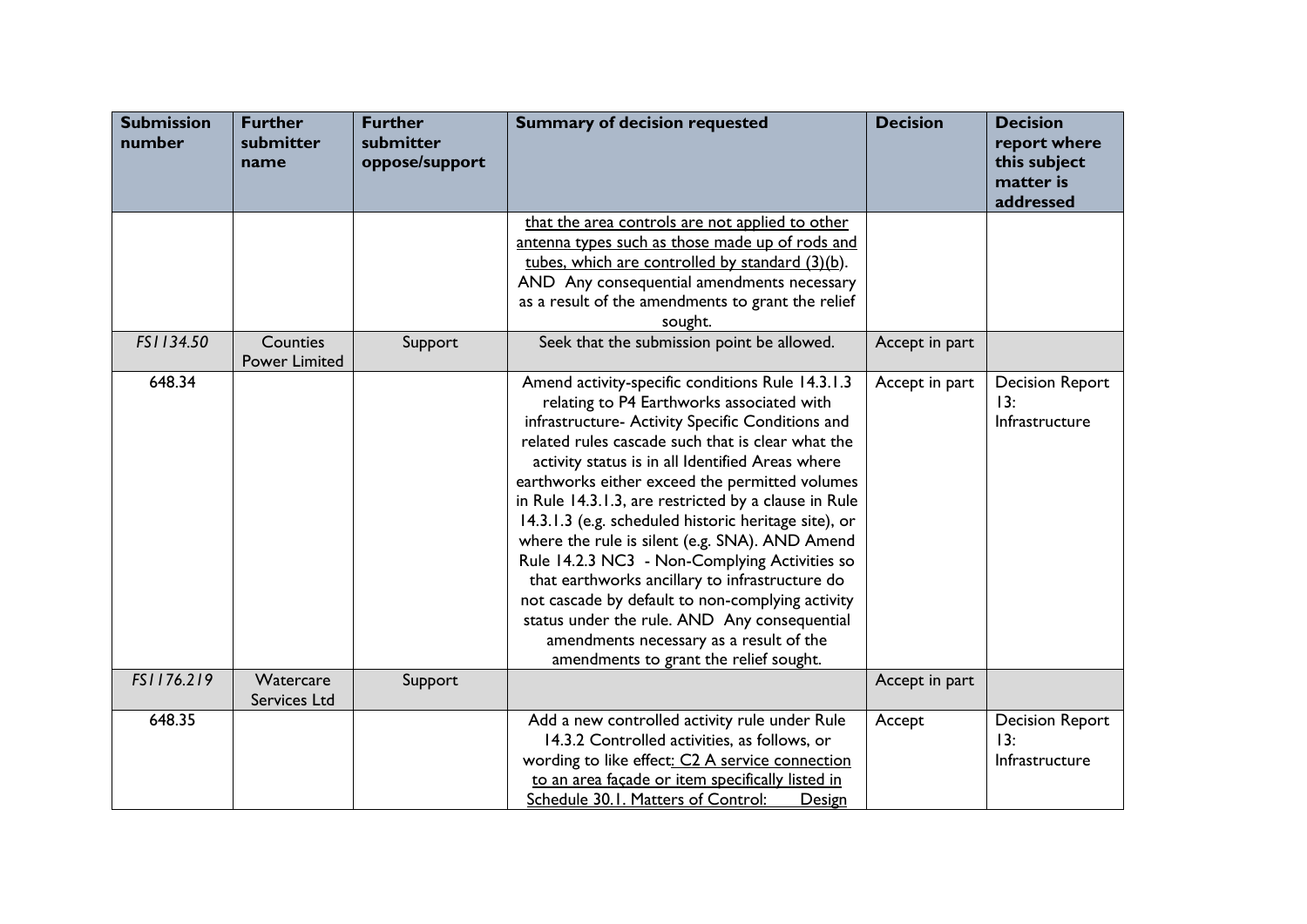| <b>Submission</b><br>number | <b>Further</b><br>submitter<br>name | <b>Further</b><br>submitter<br>oppose/support | <b>Summary of decision requested</b>                | <b>Decision</b> | <b>Decision</b><br>report where<br>this subject<br>matter is<br>addressed |
|-----------------------------|-------------------------------------|-----------------------------------------------|-----------------------------------------------------|-----------------|---------------------------------------------------------------------------|
|                             |                                     |                                               | and placement of the service connection to          |                 |                                                                           |
|                             |                                     |                                               | minimise impacts on the values and attributes of    |                 |                                                                           |
|                             |                                     |                                               | the listed area, façade or item. AND Any            |                 |                                                                           |
|                             |                                     |                                               | consequential amendments necessary as a result      |                 |                                                                           |
|                             |                                     |                                               | of the amendments to grant the relief sought.       |                 |                                                                           |
| 648.36                      |                                     |                                               | Amend activity-specific condition Rule              | Accept          | <b>Decision Report</b>                                                    |
|                             |                                     |                                               | 14.10.1.3(a)(iii) P4 relating to antennas and lines |                 | 13:                                                                       |
|                             |                                     |                                               | attached to retaining walls, tunnels, bridges and   |                 | Infrastructure                                                            |
|                             |                                     |                                               | other structures located with the road by           |                 |                                                                           |
|                             |                                     |                                               | changing the permitted dish antenna size            |                 |                                                                           |
|                             |                                     |                                               | descriptor from 0.6m "width" to 0.6m                |                 |                                                                           |
|                             |                                     |                                               | "diameter." AND Any consequential                   |                 |                                                                           |
|                             |                                     |                                               | amendments necessary as a result of the             |                 |                                                                           |
|                             |                                     |                                               | amendments to grant the relief sought.              |                 |                                                                           |
| 648.37                      |                                     |                                               | Amend Rule 14.10.1 P7 - Permitted activities        | Accept in part  | <b>Decision Report</b>                                                    |
|                             |                                     |                                               | and any other rules as necessary such that the      |                 | 13:                                                                       |
|                             |                                     |                                               | equipment covered by the activity specific          |                 | Infrastructure                                                            |
|                             |                                     |                                               | conditions in Rule 14.10.1.5 may be attached to     |                 |                                                                           |
|                             |                                     |                                               | buildings, structures and poles covered in Rules    |                 |                                                                           |
|                             |                                     |                                               | P4, P5 and P9 as follows: Other antennas not        |                 |                                                                           |
|                             |                                     |                                               | attached to a building and/or structure. 14.10.1.5  |                 |                                                                           |
|                             |                                     |                                               | (a) Antennas that comply with all of the following  |                 |                                                                           |
|                             |                                     |                                               | conditions are excluded from any height             |                 |                                                                           |
|                             |                                     |                                               | standards in 14.10.1 P4, P5 and P9: (i) GPS         |                 |                                                                           |
|                             |                                     |                                               | antennas that do not exceed the following           |                 |                                                                           |
|                             |                                     |                                               | dimensions: A. 300mm high: and B. 130mm in          |                 |                                                                           |
|                             |                                     |                                               | diameter. (ii) Omni-directional 'whip' or di-pole   |                 |                                                                           |
|                             |                                     |                                               | type antennas that do not exceed the following      |                 |                                                                           |
|                             |                                     |                                               | dimensions: A. I.6m high; B. I.5m horizontal        |                 |                                                                           |
|                             |                                     |                                               | length whip or rod; or C. Cross-section element     |                 |                                                                           |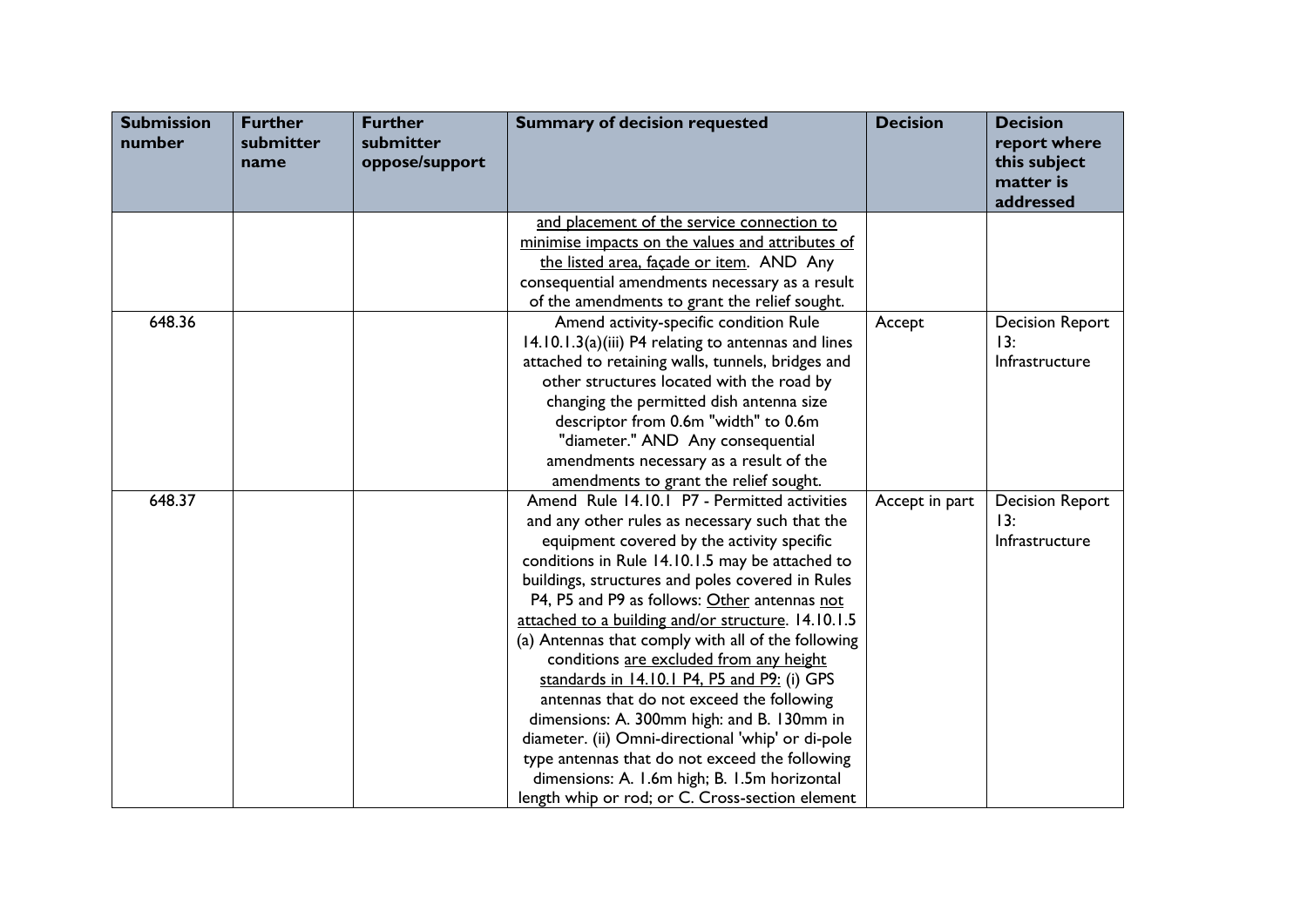| <b>Submission</b><br>number | <b>Further</b><br>submitter<br>name | <b>Further</b><br>submitter<br>oppose/support | <b>Summary of decision requested</b>                  | <b>Decision</b> | <b>Decision</b><br>report where<br>this subject<br>matter is<br>addressed |
|-----------------------------|-------------------------------------|-----------------------------------------------|-------------------------------------------------------|-----------------|---------------------------------------------------------------------------|
|                             |                                     |                                               | no more than 60mm in diameter. (iii) Are not          |                 |                                                                           |
|                             |                                     |                                               | located within an Identified Area. (iv) Do not        |                 |                                                                           |
|                             |                                     |                                               | connect to an area, façade or item specifically       |                 |                                                                           |
|                             |                                     |                                               | listed in Schedule 30.1. AND Any consequential        |                 |                                                                           |
|                             |                                     |                                               | amendments necessary as a result of the               |                 |                                                                           |
|                             |                                     |                                               | amendments to grant the relief sought.                |                 |                                                                           |
| 648.38                      |                                     |                                               | Amend Rule 14.10.1 - Permitted Activities P8          | Accept          | <b>Decision Report</b>                                                    |
|                             |                                     |                                               | and related activity standard by changing all use     |                 | 13:                                                                       |
|                             |                                     |                                               | of "m2" to "m3". AND Any consequential                |                 | Infrastructure                                                            |
|                             |                                     |                                               | amendments necessary as a result of the               |                 |                                                                           |
|                             |                                     |                                               | amendments to grant the relief sought.                |                 |                                                                           |
| 648.39                      |                                     |                                               | Amend activity-specific conditions Rule               | Accept          | <b>Decision Report</b>                                                    |
|                             |                                     |                                               | 14.10.1.7(c) Poles, antennas and head frames+1,       |                 | 13:                                                                       |
|                             |                                     |                                               | as follows: (c) Rule $14.10.1.7(1)(a)$ does not apply |                 | Infrastructure                                                            |
|                             |                                     |                                               | to lightning rods and GPS antennas, omni              |                 |                                                                           |
|                             |                                     |                                               | directional whip antenna, ancillary                   |                 |                                                                           |
|                             |                                     |                                               | telecommunication devices and earth peaks.            |                 |                                                                           |
|                             |                                     |                                               | AND Any consequential amendments necessary            |                 |                                                                           |
|                             |                                     |                                               | as a result of the amendments to grant the relief     |                 |                                                                           |
|                             |                                     |                                               | sought.                                               |                 |                                                                           |
| 648.40                      |                                     |                                               | Amend activity-specific standard 14.10.1.8(a)(i)      | Accept          | <b>Decision Report</b>                                                    |
|                             |                                     |                                               | relating to P10 - Externally-mounted                  |                 | 13:                                                                       |
|                             |                                     |                                               | telecommunication satellite dishes and ancillary      |                 | Infrastructure                                                            |
|                             |                                     |                                               | components as follows: (a) Externally-mounted         |                 |                                                                           |
|                             |                                     |                                               | telecommunication satellite dishes and ancillary      |                 |                                                                           |
|                             |                                     |                                               | components that comply with the following             |                 |                                                                           |
|                             |                                     |                                               | conditions: (i) Do not exceed 1.0m in diameter,       |                 |                                                                           |
|                             |                                     |                                               | or 1.8m in diameter in industrial, rural residential  |                 |                                                                           |
|                             |                                     |                                               | and rural zones; (ii) Are attached to existing        |                 |                                                                           |
|                             |                                     |                                               | buildings, and/or including a pole or structure       |                 |                                                                           |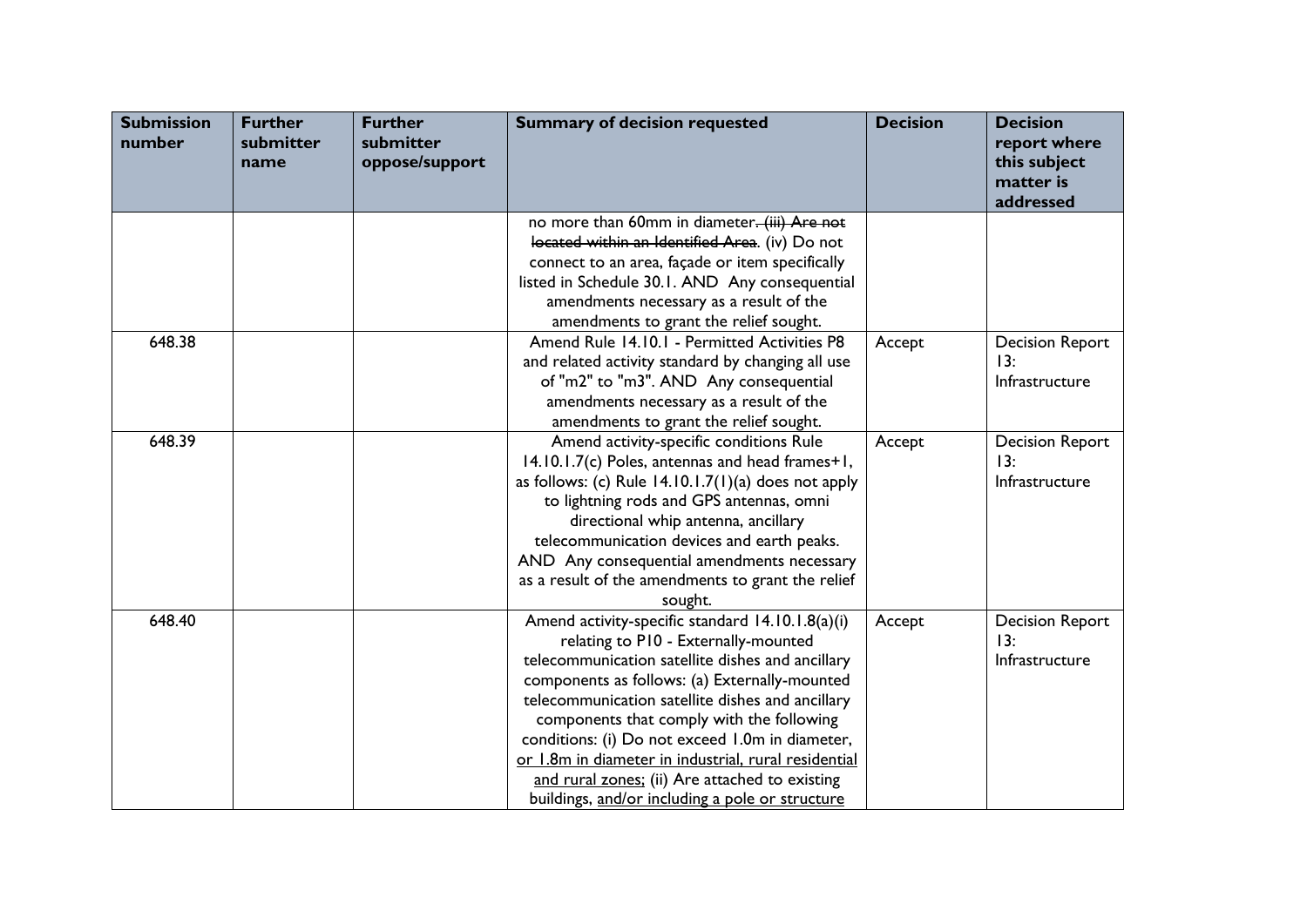| <b>Submission</b><br>number | <b>Further</b><br>submitter<br>name | <b>Further</b><br>submitter<br>oppose/support | <b>Summary of decision requested</b>                | <b>Decision</b> | <b>Decision</b><br>report where<br>this subject<br>matter is<br>addressed |
|-----------------------------|-------------------------------------|-----------------------------------------------|-----------------------------------------------------|-----------------|---------------------------------------------------------------------------|
|                             |                                     |                                               | other than a building when located in the rural     |                 |                                                                           |
|                             |                                     |                                               | residential and rural zones. AND Any                |                 |                                                                           |
|                             |                                     |                                               | consequential amendments necessary as a result      |                 |                                                                           |
|                             |                                     |                                               | of the amendments to grant the relief sought.       |                 |                                                                           |
| 648.41                      |                                     |                                               | Amend activity Rule 14.10.1 C7 Controlled           | Accept          | <b>Decision Report</b>                                                    |
|                             |                                     |                                               | Activities relating to Small cell units as follows: |                 | 13:                                                                       |
|                             |                                     |                                               | C7 Small cell units located in an Identified Area   |                 | Infrastructure                                                            |
|                             |                                     |                                               | that connect to an area, façade or item             |                 |                                                                           |
|                             |                                     |                                               | specifically listed in Schedule 30.1 exceeding the  |                 |                                                                           |
|                             |                                     |                                               | maximum volumetric dimension of 0.1 Im23            |                 |                                                                           |
|                             |                                     |                                               | regulated in the NESTF, up to a maximum             |                 |                                                                           |
|                             |                                     |                                               | volume of 0.25m23. AND Any consequential            |                 |                                                                           |
|                             |                                     |                                               | amendments necessary as a result of the             |                 |                                                                           |
|                             |                                     |                                               | amendments to grant the relief sought.              |                 |                                                                           |
| 648.42                      |                                     |                                               | Amend the legal description in the designation      | Accept          | <b>Decision Report</b>                                                    |
|                             |                                     |                                               | schedule for designation U17 at Mt Pukemore to      |                 | 31: Designations                                                          |
|                             |                                     |                                               | Pt Lot 1 and Pt Lot 2 DP 19278 to the full          |                 |                                                                           |
|                             |                                     |                                               | extent of the Chorus property as shown on the       |                 |                                                                           |
|                             |                                     |                                               | plans included in the Notice of Requirement and     |                 |                                                                           |
|                             |                                     |                                               | attached to the submission AND Amend the            |                 |                                                                           |
|                             |                                     |                                               | designation maps for Designation U17 at Mt          |                 |                                                                           |
|                             |                                     |                                               | Pukemore. AND Any consequential                     |                 |                                                                           |
|                             |                                     |                                               | amendments necessary as a result of the             |                 |                                                                           |
|                             |                                     |                                               | amendments to grant the relief sought.              |                 |                                                                           |
| 648.43                      |                                     |                                               | Amend the planning maps by adding the               | Accept          | <b>Decision Report</b>                                                    |
|                             |                                     |                                               | designation boundaries for U10 at 217 Hunter        |                 | 31: Designations                                                          |
|                             |                                     |                                               | Road, Eureka in accordance with the extent of       |                 |                                                                           |
|                             |                                     |                                               | the designation included in the Notice of           |                 |                                                                           |
|                             |                                     |                                               | Requirement and additional information (see         |                 |                                                                           |
|                             |                                     |                                               | submission for map). AND Any consequential          |                 |                                                                           |